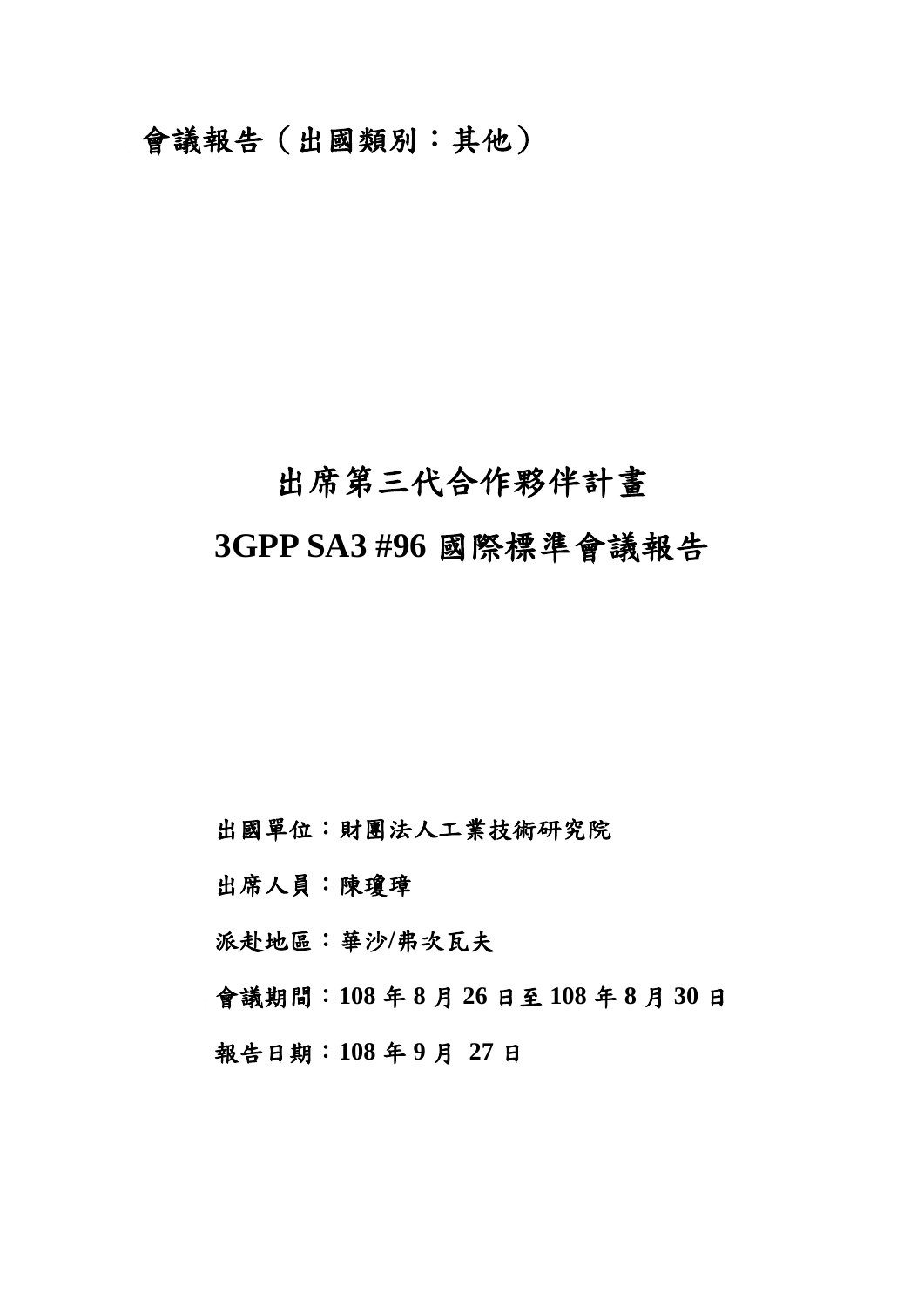#### <span id="page-1-0"></span>摘 要

本團隊出席於 2019 年 8 月 26 日~8 月 30 日在華沙/弗次瓦夫舉辦 的第三代合作夥伴計畫(3rd Generation Partnership Project, 3GPP) 加 密 (Security) 第三工作小組第 96 次會議(SA3 #96),本次會議由 3GPP 的歐洲友人(European Friends of 3GPP)舉辦,包含: Deutsche Telekom、Ericsson、Huawei、Intel、Nokia、Orange、Qualcomm 等公 司,此次會議約有 200 人與會,本團隊依規劃有 1 位成員出席會議。 此行主要任務在於參與第五代行動通訊(5th Generation mobile communication, 5G)網路加密技術討論,關注 5G 在網路切片、網路功 能虛擬化(Network Function Virtualization, NFV)、邊緣運算、衛星與 無人機應用、火車/高鐵專屬通信應用等 3GPP 網路開放至各垂直領域 應用加密技術標準制定狀況。由於 5G 讓越來越多裝置能夠與物聯網 互通,並且共享資料和數據,使得許多人對於物聯網資料的安全防護 堪憂;另外 5G 核心網路功能走向軟體化,使用了許多現有企業資訊 技術(Information Technology, IT)關鍵技術,使得過去運用在 IT 時可 能會出現的安全漏洞與威脅挑戰,未來也可能會在 5G 網路上出現, 因此 5G 加密資安技術的確保顯得特別重要,對於 5G 應用的促進發 展很有助益,值得本團隊持續追蹤。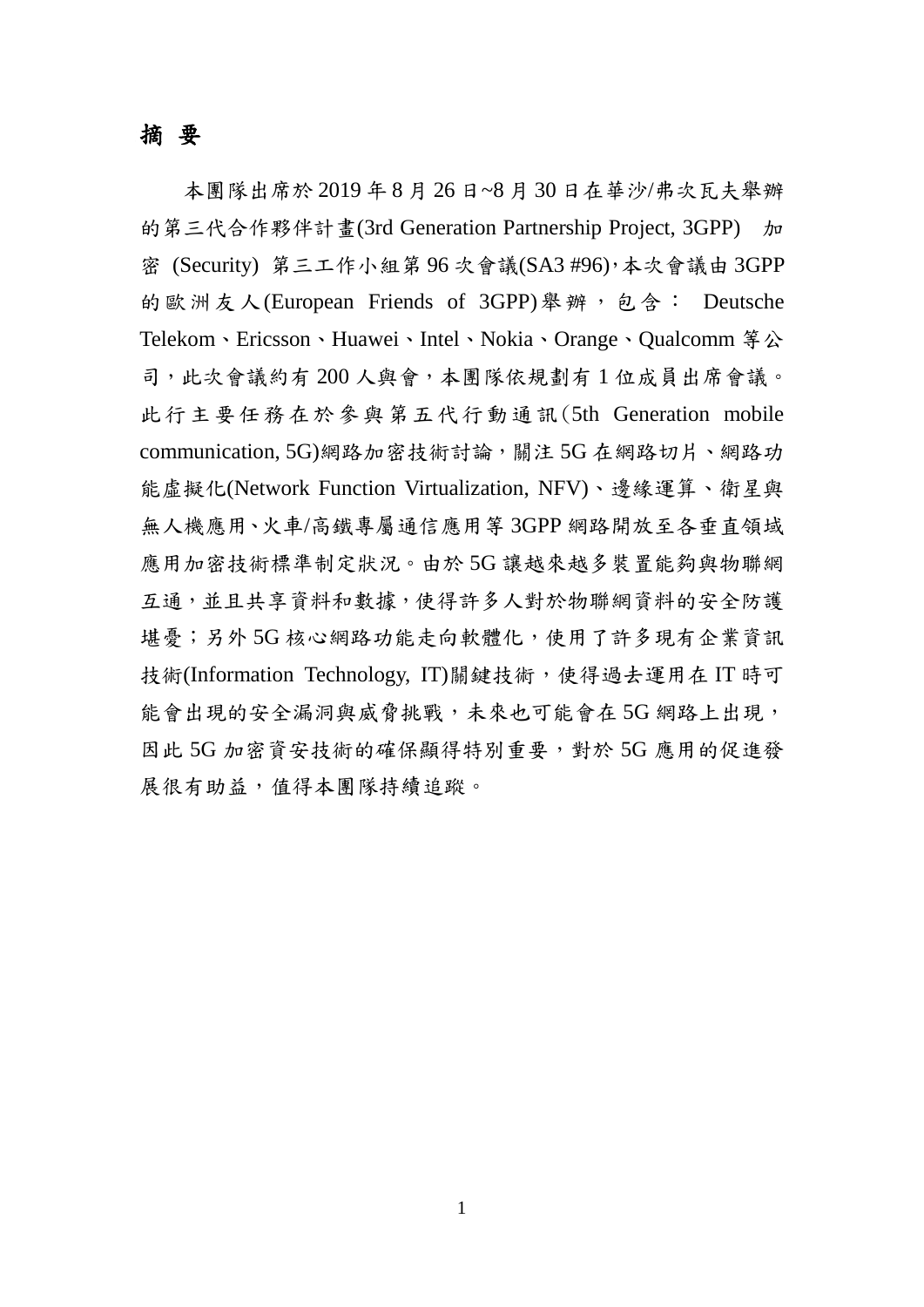## <span id="page-2-0"></span>縮寫與中英文對照表

| 英文全稱                                             | 英文縮寫               | 中文全稱       |  |
|--------------------------------------------------|--------------------|------------|--|
| 3rd Generation Partnership Project               | 3GPP               | 第三代合作夥伴計畫  |  |
| 5G New Radio Technology                          | 5G NR              | 5G 新無線電技術  |  |
| 5th Generation mobile communication              | 5G                 | 第五代行動通訊    |  |
| <b>Authentication Authorization Accounting</b>   | <b>AAA</b>         | 認證授權與計費    |  |
| <b>Access and Mobility Management Function</b>   | AMF                | 接入移動管理功能   |  |
| <b>Elliptic Curve-based Certificateless</b>      | <b>ECCSI</b>       | 橢圓曲線無證書籤名憑 |  |
| Signatures for Identity-based Encryption         |                    | 證          |  |
| <b>Extensible Authentication Protocol</b>        | EAP                | 擴展認證協議     |  |
| Denial-of-Service                                | DoS                | 阻斷服務攻擊     |  |
| <b>Core Network</b>                              | <b>CN</b>          | 核心網路       |  |
| <b>Internet Protocol Security</b>                | <b>IPsec</b>       | 網際網路安全協定   |  |
| <b>European Telecommunications Standards</b>     |                    |            |  |
| <b>ETSI</b><br>Institute                         |                    | 歐洲電信標準協會   |  |
| enhanced Mobile BroadBand                        | eMBB               | 增強型行動寬頻    |  |
| <b>Network Function Virtualization</b>           | <b>NFV</b>         | 網路功能虛擬化    |  |
| <b>Non-Access Stratum</b>                        | <b>NAS</b>         | 非接入層       |  |
| <b>User Plane Function</b>                       | <b>UPF</b>         | 用戶面功能      |  |
| <b>Virtual Private Network</b>                   | <b>VPN</b>         | 虚擬私有網路     |  |
| New Radio Technology                             | <b>NR</b>          | 新無線電技術     |  |
| Security 3 <sup>th</sup> Working Group           | SA <sub>3</sub>    | 加密第三工作組    |  |
| <b>System Information</b>                        | <b>SI</b>          | 系統信息       |  |
| <b>Performance Enhancing Proxies</b>             | PEP                | 效能增強代理器    |  |
| Release 15                                       | R15, Rel-15 第 15 版 |            |  |
| Release 16                                       | R16, Rel-16 第 16 版 |            |  |
| Radio Access Network                             | <b>RAN</b>         | 無線存取網路     |  |
| <b>Study Item</b>                                | SI                 | 研究項目       |  |
| <b>Single Network Slice Selection Assistance</b> |                    |            |  |
| Information                                      | S-NSSAI            | 網路切片輔助選擇資訊 |  |
| <b>Technical Report</b>                          | TR                 | 技術報告       |  |
| Work Item                                        | WI                 | 工作項目       |  |
| Coordinated Universal Time                       | <b>UTC</b>         | 世界協調時間     |  |
| <b>Unified Data Management</b>                   | <b>UDM</b>         | 統一數據管理     |  |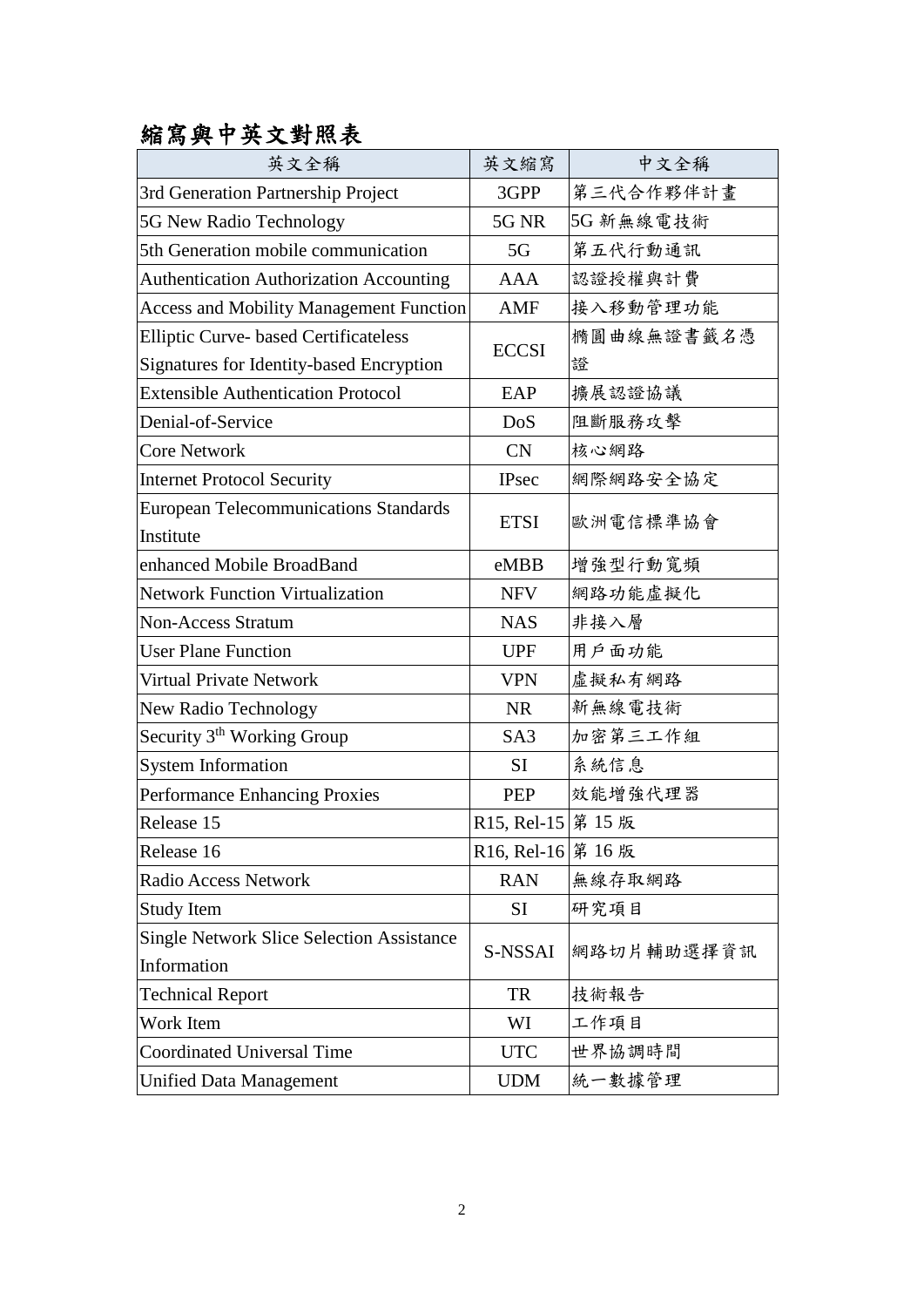#### <span id="page-3-0"></span>技術貢獻

此次是本團隊首次參加 SA3 會議,以掌握 3GPP 5G 加密資安技 術標準制定狀況及發展方向、以及如何落地應用至垂直行業為主。

#### <span id="page-3-1"></span>會議解說

 **SA3**工作小組完成**5G**第一階段增強型行動寬頻**(Enhanced Mobile Broadband) eMBB** 安全增強規格

3GPP 完成了 5G 第一階段 eMBB 應用之網路傳輸技術規格, SA3 也 據此完成 eMBB 應用安全增強規格(相對於 4G), 主要包括:

- 主要認證(Primary authentication)
- 次要認證(Secondary authentication)
- 運營商間加密(Inter-operator security)
- 以服務為基礎架構(Service based architecture)
- 資安密鑰階層(Key hierarchy)
- 移動性(Mobility)

主要技術規格文件為3GPP TS 33.501。

#### ● SA3 工作小組開始第二階段資安規格制訂

由於 5G 讓越來越多裝置能夠與物聯網 互通,並且共享資料和數據, 使得許多人對於物聯網資料的安全防護堪憂;另外 5G 核心網路功能 走向軟體化,使用了許多現有企業資訊技術(Information Technology, IT)關鍵技術,使得過去運用在 IT 時可能會出現的安全漏洞與威脅挑 戰,未來也可能會在 5G 網路上出現。因此目前 SA3 工作小組的資安 規格制定主要方向包括:

- 物聯網
- 網路切片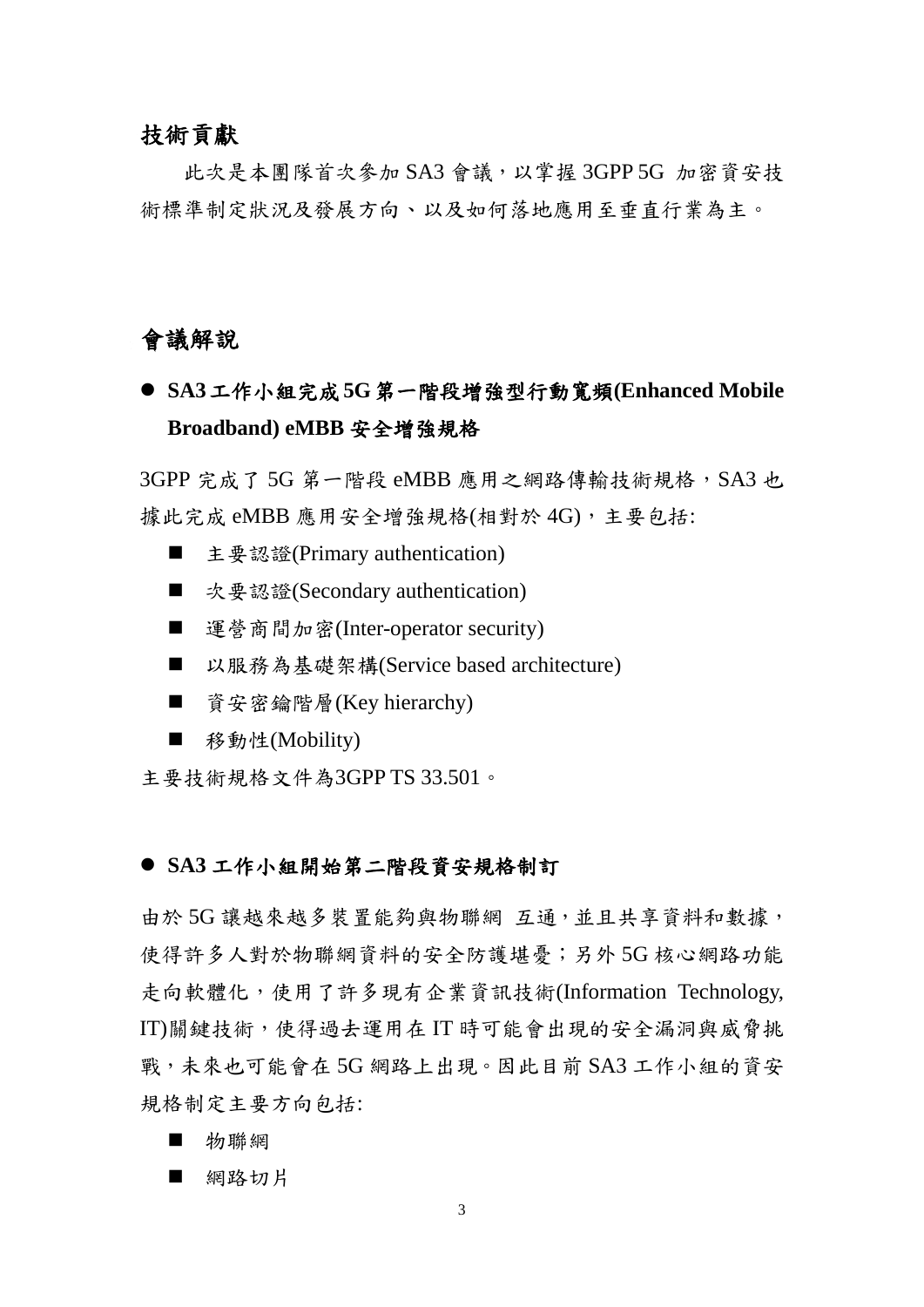- 網路功能虛擬化(Network Function Virtualization, NFV)
- 邊緣運算
- 衛星與無人機應用等低時延高可靠應用
- 火車/高鐵專屬通信等垂直領域應用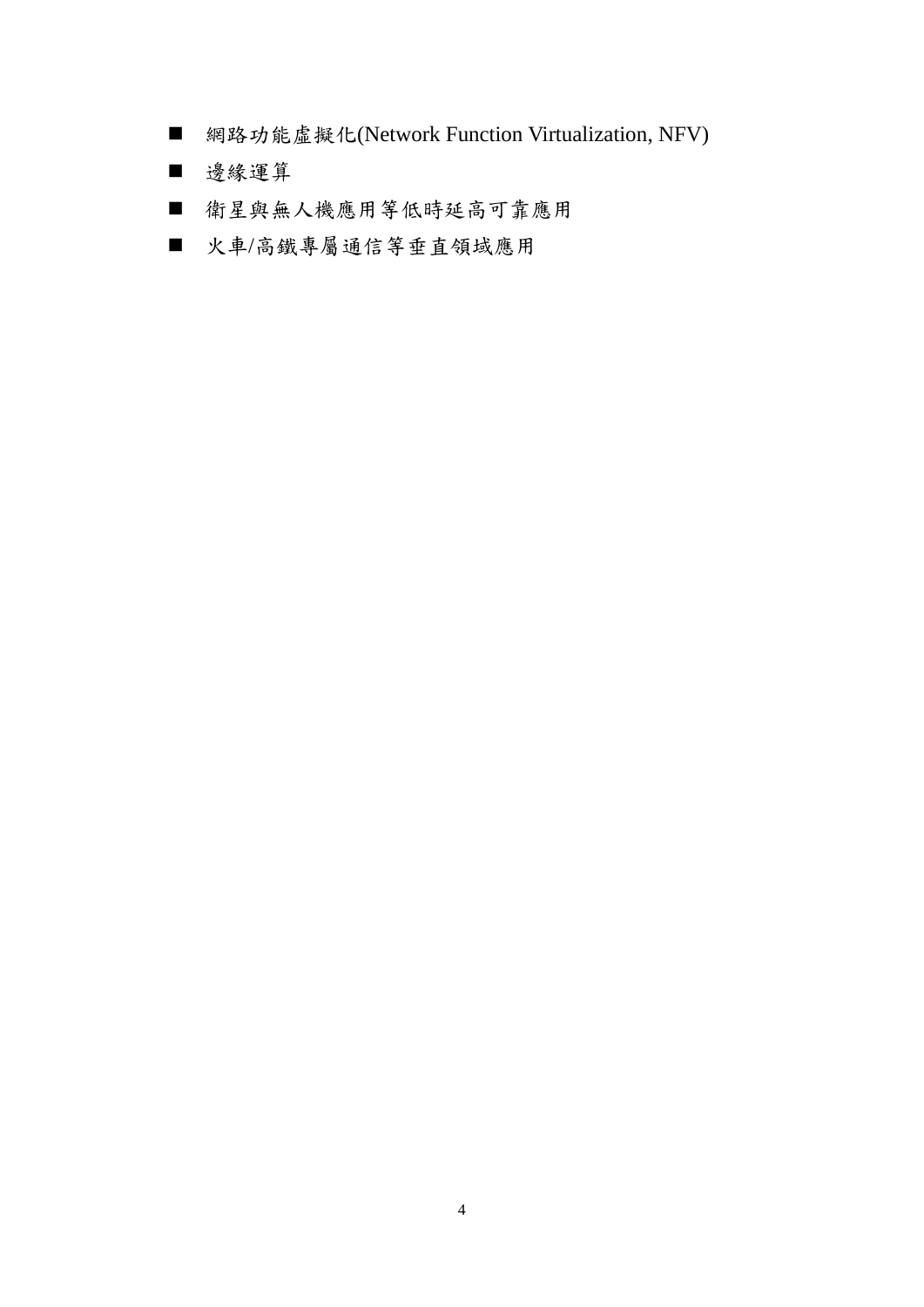## 目 錄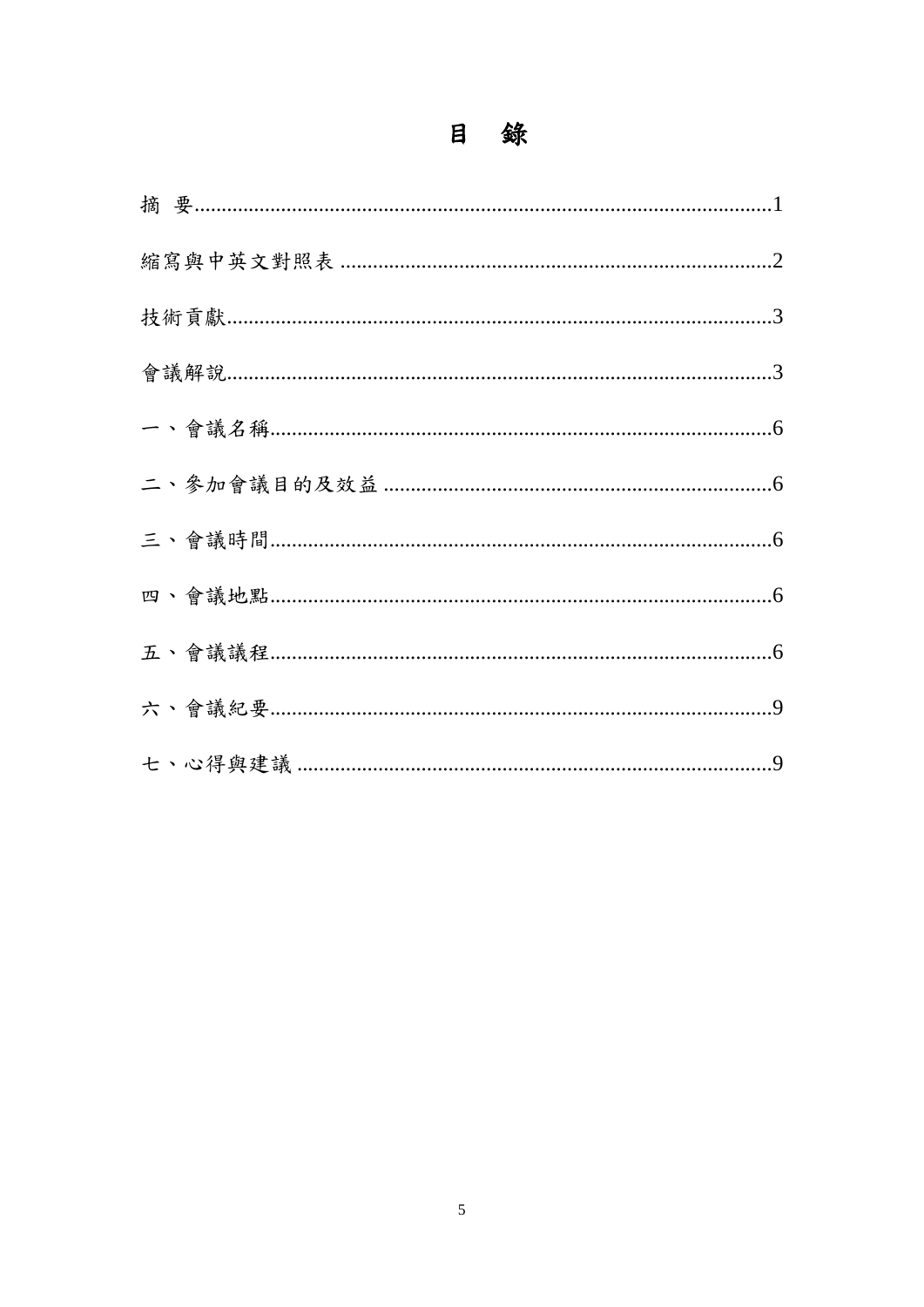## <span id="page-6-0"></span>一、會議名稱

3GPP SA3#96Meeting

## <span id="page-6-1"></span>二、參加會議目的及效益

參與在華沙/弗次瓦夫舉辦的 3GPP SA3#96 會議,本計畫團隊主 要目的在於掌握 3GPP 5G 加密資安技術標準制定狀況及發展方 向、以及如何落地應用至垂直行業為主。

## <span id="page-6-2"></span>三、會議時間

Aug 26, 2019 ~ Aug. 30, 2019

#### <span id="page-6-3"></span>四、會議地點

華沙/弗次瓦夫( Novotel Wrocław Centrum)

### <span id="page-6-4"></span>五、會議議程

SA3 #96 會議議程如下:

|                | Opening of the Meeting                                        |
|----------------|---------------------------------------------------------------|
| $\overline{2}$ | Approval of Agenda and Meeting Objectives                     |
| 3              | <b>IPR Anti-Trust Law and other Reminders</b>                 |
| $\overline{4}$ | <b>Meeting Reports</b>                                        |
| 5              | Items for early consideration                                 |
| 6              | Reports and Liaisons from other Groups                        |
| 7              | <b>Work Areas</b>                                             |
| 7.1            | Security aspects of 5G System - Phase 1                       |
| 7.2            | Security Assurance Specification for 5G                       |
| 7.3            | eMCSec R16 security                                           |
| 7.4            | Security aspects of single radio voice continuity from 5GS to |
|                | <b>UTRAN</b>                                                  |
| 7.5            | Enhancements for Security aspects of Common API Framework     |
|                | for 3GPP Northbound APIs                                      |
| 7.6            | Security of URLLC for 5GS                                     |
| 7.7            | Security for 5GS Enhanced support of Vertical and LAN         |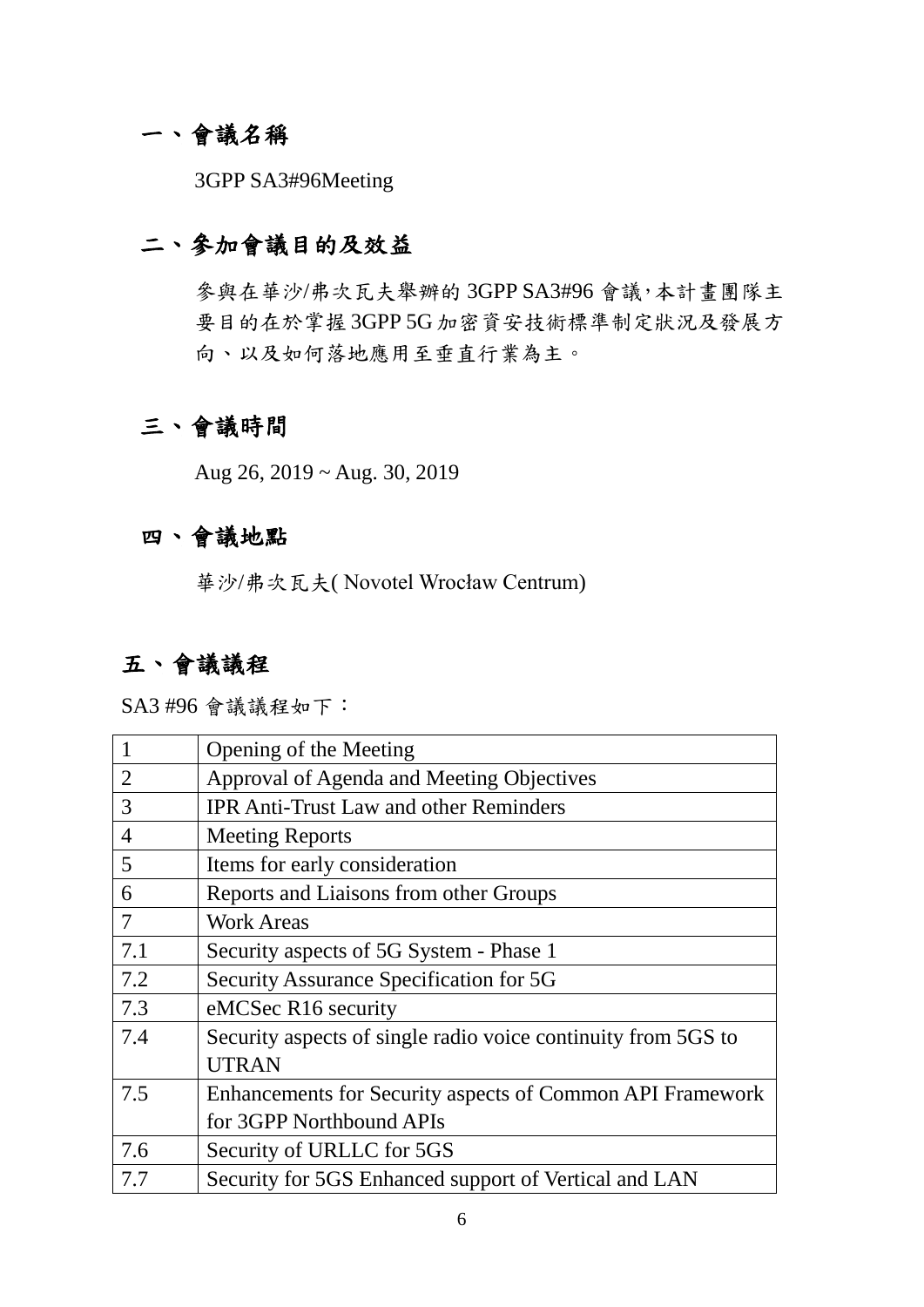|      | Services                                                       |  |
|------|----------------------------------------------------------------|--|
| 7.8  | Security of Cellular IoT for 5GS (CIoT_sec_5G)                 |  |
| 7.9  | Security of the Wireless and Wireline Convergence for the 5G   |  |
|      | system architecture                                            |  |
| 7.10 | Security aspects of Enhanced Network Slicing                   |  |
| 7.11 | Other work areas                                               |  |
| 7.12 | New work item proposals                                        |  |
| 8    | <b>Studies</b>                                                 |  |
| 8.1  | Study on Security Aspects of the 5G Service Based Architecture |  |
| 8.2  | Security aspects of single radio voice continuity from 5G to   |  |
|      | <b>UTRAN</b>                                                   |  |
| 8.3  | Study on authentication and key management for applications    |  |
|      | based on 3GPP credential in 5G                                 |  |
| 8.4  | Study on evolution of Cellular IoT security for the 5G System  |  |
| 8.5  | Study on the security of the Wireless and Wireline Convergence |  |
|      | for the 5G system architecture                                 |  |
| 8.6  | <b>Study on Security Aspects of PARLOS</b>                     |  |
| 8.7  | Study on 5G security enhancement against false base stations   |  |
| 8.8  | Study on Security aspects of Enhancement of Network Slicing    |  |
| 8.9  | Study on Security of the enhancement to the 5GC location       |  |
|      | services                                                       |  |
| 8.10 | Study on security for 5G URLLC                                 |  |
| 8.11 | Study on SECAM and SCAS for 3GPP virtualized network           |  |
|      | products                                                       |  |
| 8.12 | Study on Security for 5GS Enhanced support of Vertical and     |  |
|      | <b>LAN Services</b>                                            |  |
| 8.13 | <b>Study on LTKUP Detailed solutions</b>                       |  |
| 8.14 | <b>Study on User Plane Integrity Protection</b>                |  |
| 8.15 | Study on Security Impacts of Virtualisation                    |  |
| 8.16 | Study on authentication enhancements in 5GS                    |  |
| 8.17 | Study on Security for NR Integrated Access and Backhaul        |  |
| 8.18 | Study on Security Aspects of 3GPP support for Advanced V2X     |  |
|      | <b>Services</b>                                                |  |
| 8.19 | Other study areas                                              |  |
| 8.20 | New study item proposals                                       |  |
| 9    | Work Plan and Rapporteur Input                                 |  |
| 10   | <b>Future Meeting Dates and Venues</b>                         |  |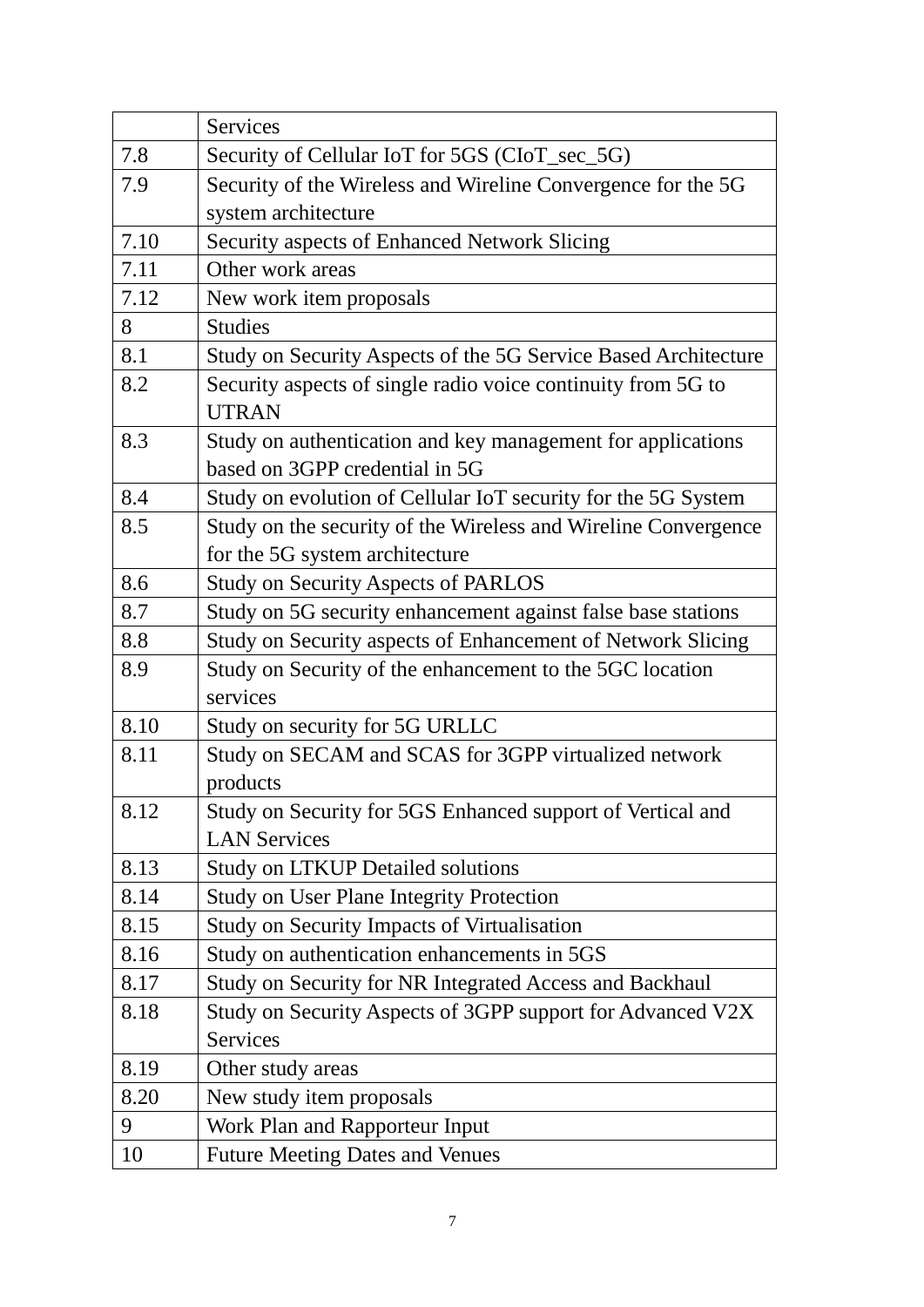| <b>Any Other Business</b> |
|---------------------------|
| Close                     |

#### 會議進行之時間安排如下:

Monday

- Agenda items  $1 4$
- 9.1 Review of work plan
- 6. Reports and Liaisons from other Groups
- 5. Items for early consideration
- 7. Work areas

Tuesday

- 7. Work areas
- 7.9 New work item proposals
- 8.20 New study item proposals
- 8. Studies

#### Wednesday

- Handling of revised and outgoing documents
- 7. Work areas
- 8. Studies

Thursday

- Handling of revised and outgoing documents
- 8. Studies

Friday

- Handling of revised and outgoing documents
- 8. Studies
- 9.2 Update of work plan
- Agenda items  $10 12$

後續會議時間與地點如下:

| <b>Meeting</b> | Date | Location |
|----------------|------|----------|
|                |      |          |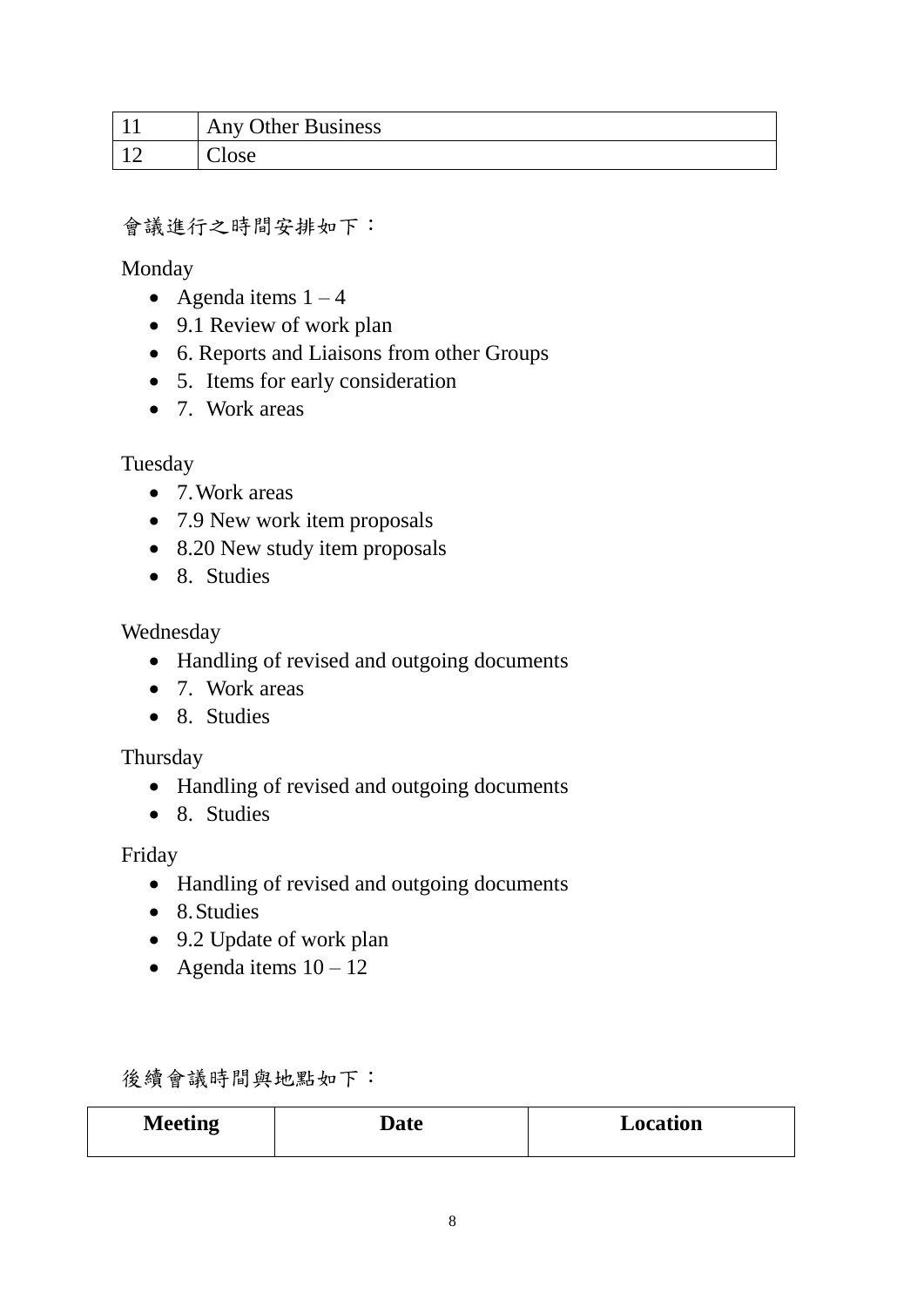| 2019    |                           |                    |  |
|---------|---------------------------|--------------------|--|
| SA3#97  | 18 - 22 November 2019     | Reno, Nevada, USA  |  |
| 2020    |                           |                    |  |
| SA3#98  | $10 - 14$ February 2020   | China              |  |
| SA3#99  | $11 - 15$ May 2020        | Dubrovnik, Croatia |  |
| SA3#100 | $13 - 14$ July 2020       | <b>TBD</b>         |  |
| SA3#101 | $02 - 06$ November t 2020 | <b>TBD</b>         |  |

#### <span id="page-9-0"></span>六、會議紀要

本次會議由European Friends of 3GPP主辦, 包含: Deutsche Telekom、Ericsson、Huawei、Intel、Nokia、Orange、Qualcomm、TIM、 Apple等公司,此次會議約有200人與會。本計畫團隊依規劃有1位成員 出席參加會議

#### **Security for Satellite Backhaul**

- S3-192517 Issues with encryption of satellite backhaul, TNO,

Avanti Communications Ltd, VT iDirect Solutions Ltd, ICS 傳統上認為回程連接(Backhaul)- 即無線存取網路(Radio Access Network, RAN)和核心網路(Core Network, CN)之間的連接- 在很大 程度上超出了 3GPP 的範圍。它通常被認為是底層傳輸網絡的一部 分,因此預期會提供正常 3GPP 操作所需的所需帶寬和服務質量。 當衛星連接提供回程連接時,這些假設並不總是適用。例如,衛星 回程可能無法支持低延遲。除了上述帶寬和服務質量方面,衛星連 接還需要注意安全性,如本討論文件所示。

在 3GPP TS 33.501 規格中, 規定 RAN 和 CN 之間的回程網路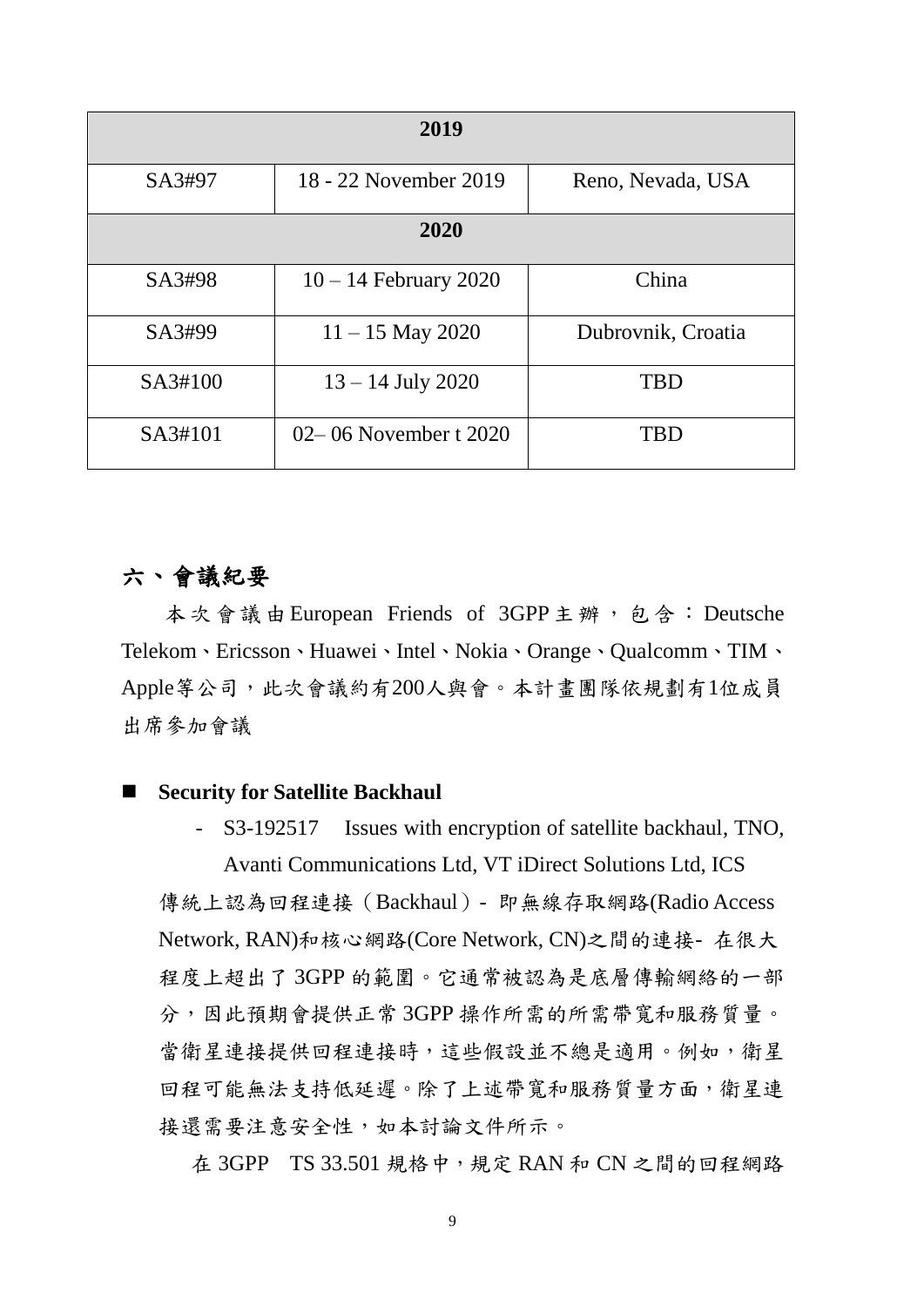應保密(和完整性)。沒有規定應使用網際網路安全協定(Internet Protocol Security, IPsec)技術,但一般產業共識 5G 和 4G 網絡必須 支持 IPsec,因此也都建議使用 IPsec 作為行動網路之回程連接。

 但若使用衛星作為回程連接時,使用 IPSec 可能就有問題。原 因主要是衛星鏈路的時延通常很大,無法像固網回程網路做到低時 延,因此在衛星鏈路中通常會使用效能增強代理器(Performance Enhancing Proxies, PEP)如下圖:



衛星鏈路 PEP 在端到端 IPSec 環境

在該圖中顯示了使用 IPsec 進行完整性保護對於 PEP 的用戶來說是 有問題的。這是因為對於端到端 IPsec 連接,使用 PEP 是有問題的: 因為 PEP 在網際網路通訊協定(Transmission Control Protocol, TCP) 連接上運行,而 IPsec 封裝(和加密)在 TCP 內部隧道(Tunnel)內。

針對以上問題的可能解法之一是採用下圖虛擬私有網路 (Virtual Private Network, VPN)的作法,將 PEP 放在 IPsec 隧道外。 然而,下圖所示的將 PEP 與 IPsec 結合使用的解決方案不符合 3GPP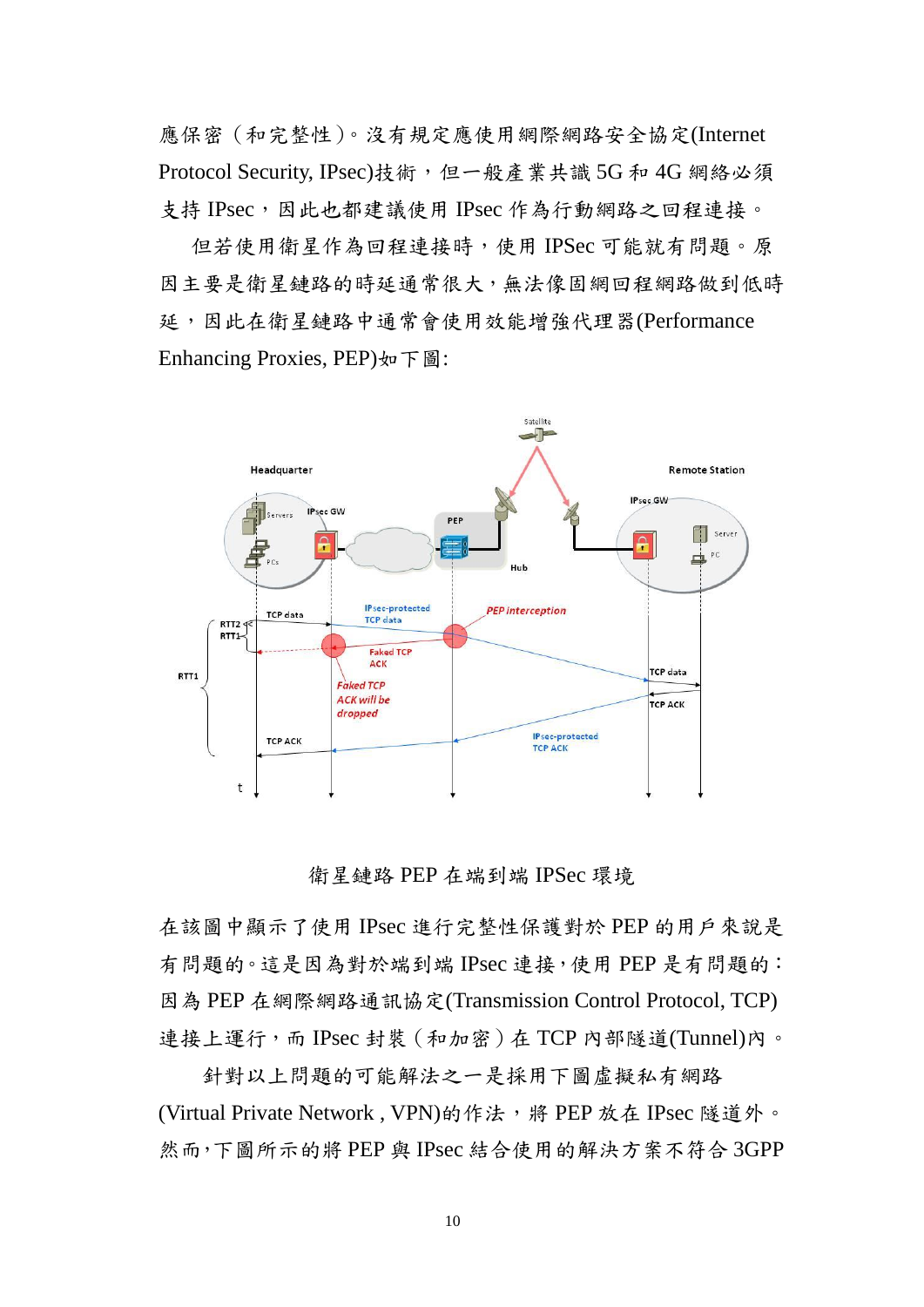

PEP 放在 IPsec 隧道外

要求 RAN 和 CN 之間的連接應受到機密性保護,除非在上述 IPsec 使用之外採取其他安全措施。

 在衛星鏈路向僅支持單播流量的向前傳輸 RAN 提供回程服務 的情況下,可以實現(虛擬或物理)多播接收器功能,其將有效衛 星多播轉換為本地單播流量,參見下圖。



Implementing multicast over a TDM forward satellite link channel

在這種情況下,可以在多播服務器功能和多播接收器功能之間應用 IPsec,但在這種情況下,它將干擾衛星多播功能(如下圖),特別是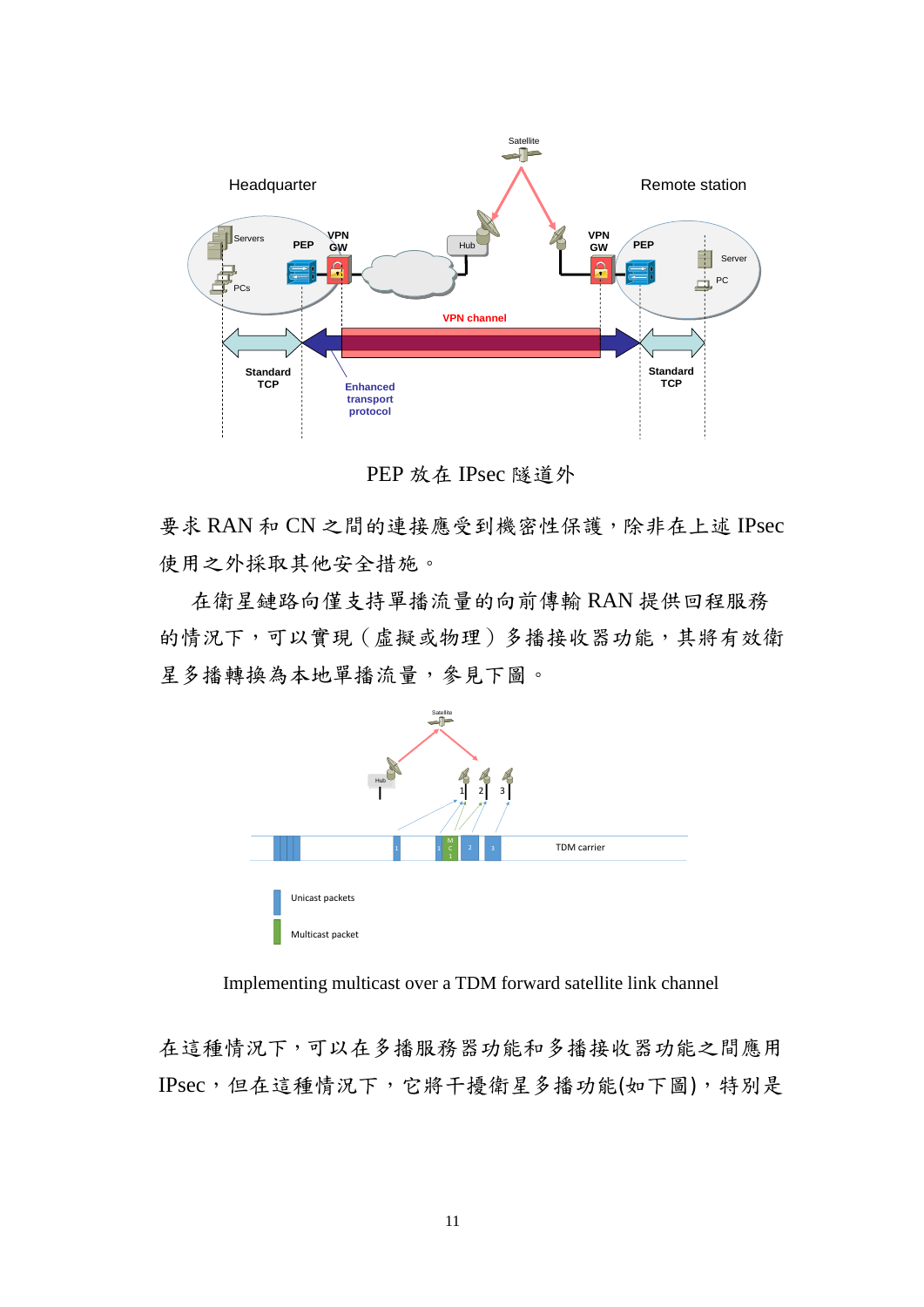

IPsec tunnel (VPN channel) interferes with multicast over satellite

將加密的多播流量分別發送到每個衛星終端,從而否定了衛星多播 的好處。更糟糕的是 IPsec 連接應用於多播設置的"外部",即流量 在進入多播服務器功能之前被加密的情況(如下圖)。



Multicast receiver is not reachable with an IPsec tunnel (VPN channel) between Remote station and Core

另外當 5G 在邊緣計算配置的情況下,遠程站點的本地用戶面功 能(User Plane Function, UPF)連接到中心位置的中央 UPF, 此處也 可以應用本地 UPF 和中央 UPF 之間的 IPsec 來提供安全性。然而, 這種情況類似於上述衛星鏈路會發生的安全議題情況。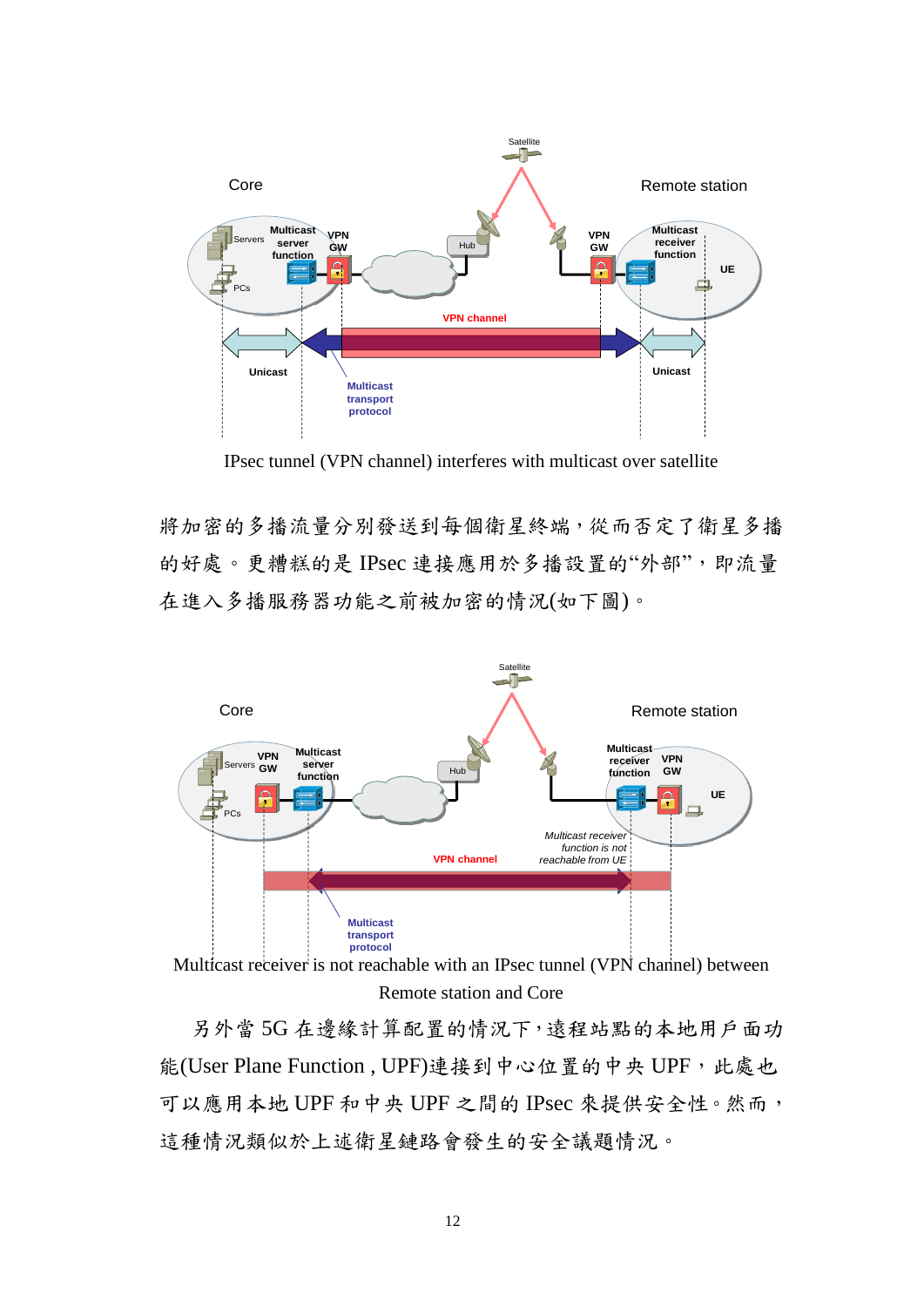基於以上的原因,本提案建議在 3GPP SA3 中啟動一研究項目, 研究在 3GPP 網絡中使用衛星連接的上述安全方面(以及可能的其 他方面)。

#### **Security for NFV**

- S3-192543 TR 33.848 Clarifications for Section 4, NCSC

由於網路功能虛擬化(Network Function Virtualization, NFV)與雲 化是 5G 核心網路的基礎,在廠商實做都會採用以下歐洲電信標準 協會(European Telecommunications Standards Institute, ETSI)所訂的 NFV 架構:



ETSI NFV high-level architecture (ETSI GS NFV 002)

<span id="page-13-0"></span>5G 的核心網路因為使用 NFV 技術而引進了 4G 沒有的資安議 題,需要特別制定方案確保 NFV 技術應用在 5G 的安全。本提案即 針對 TR33.848 文件建議增加以下的有關 NFV 技術安全應用的相關 描述:

 添加了一個註釋,即容器和虛擬機監控程序在架構描述中 不提供相同的安全屬性。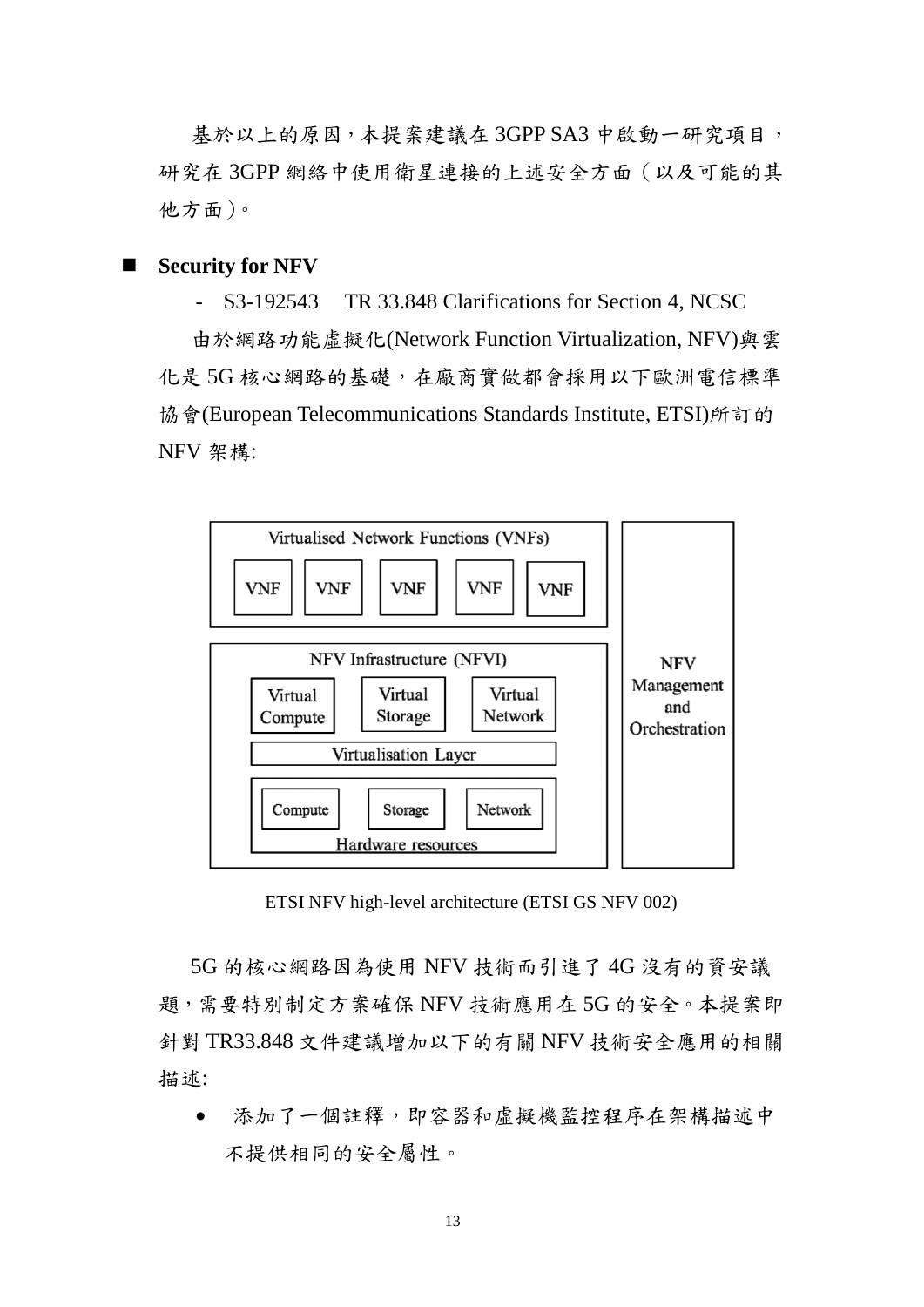- 雖然可以比虛擬主機的某些漏洞更好地理解物理主機的某 些漏洞,但它們不一定容易防範。
- 介紹說明完全虛擬化與有限虛擬化的優勢。

#### **Security for Protection of System Information**

S3-192638 pCR: Update for solution #7, Apple

網路的系統信息 (System Information)是網路重要參數的廣播平 台,所有用戶終端都要靠系統信息獲得網路重要參數進而才能接入 条統;從另一方面說,系統訊息的安全性需要被特別保護,以免被 有心人擷取進而盜入或癱瘓系統。

針對系統信息的安全保護包括以下兩議題:

- 阻斷服務攻擊(Denial-of-Service, DoS)攻擊:試圖阻止用 戶終端(User Equipment, UE)訪問網絡。
- DoS 攻擊網絡:試圖阻礙網絡向 UE 提供服務的能力。

由於細胞(Cell)會周期性地廣播同步信號和系統信息,UE 基於同步 信號檢測細胞,如果檢測到的細胞的信號質量高於定義的臨界值, 則 UE 確定小區是否真實,駐留在其上如果從細胞接收的系統信息



System Information verification using Digital Signatures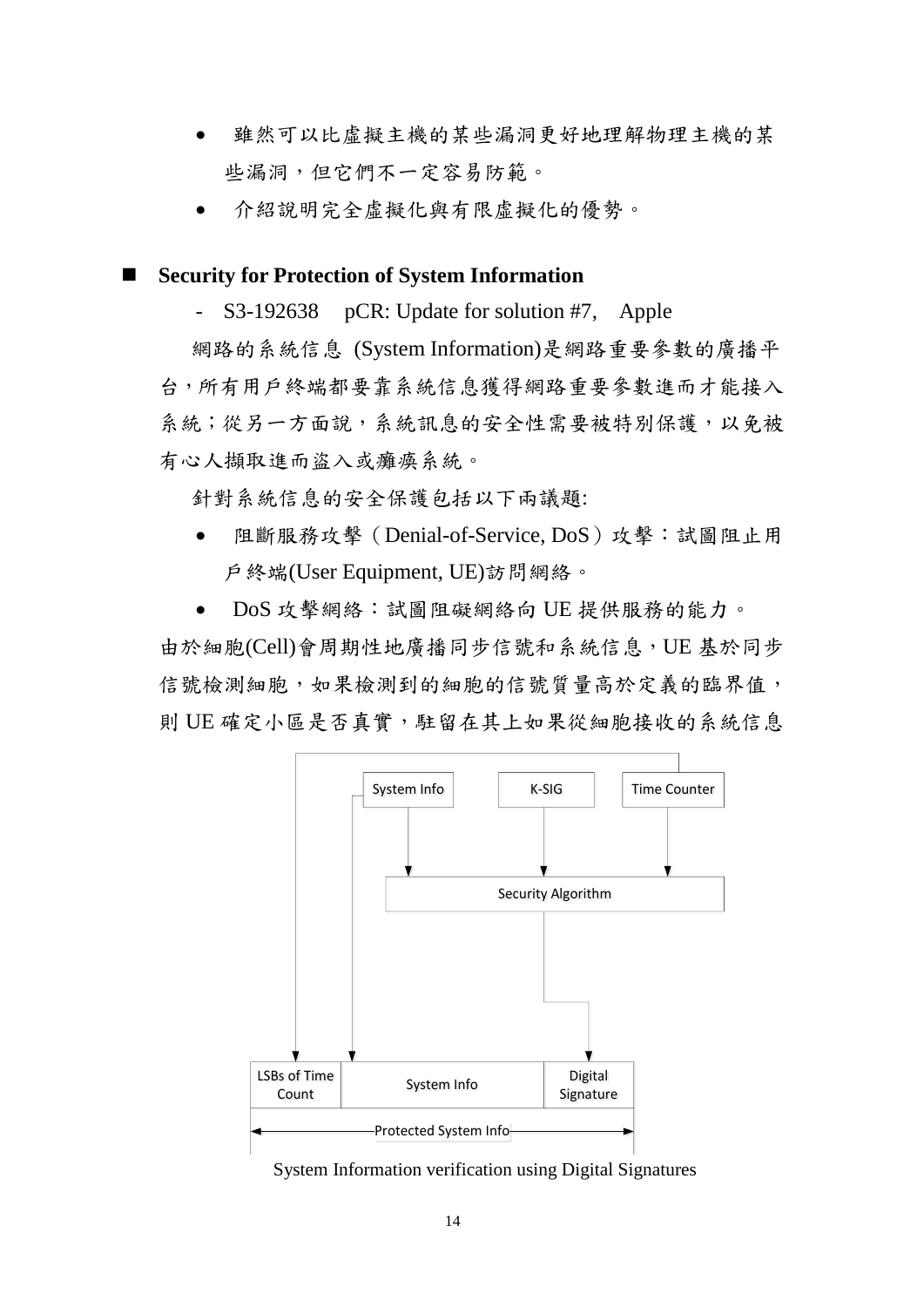的真實性驗證成功,則細胞是可信的。該解決方案在初始註冊過程 期間不驗證細胞的真實性。本提案提出幾個可能解決方案:

 第一個是採用數位簽章(Digital Signature, DS)的方案。為了使 UE 能夠驗證所接收的系統信息的真實性,NR 對所廣播的系統信息進 行數字簽名,如上圖所示。要廣播的系統信息,私有安全密鑰 (K-SIGPrivate)和時間計數器被輸入到安全算法以生成數字簽 名。在通過空中傳輸之前,將生成的數位簽章與時間計數器的一些 最低有效位一起添加到系統信息中。 K-SIGPrivate 特定於跟踪區 域。私有密鑰(K-SIGPrivate)由電信運營商在基站中提供。當執 行位置更新過程時,公共 K-SIG 公共密鑰及其生存期由核心網絡提 供給 UE, 如下圖所示。時間計數器基於世界協調時間 (Coordinated Universal Time, UTC), 以 10 毫秒為單位維持 UTC 秒數, 基站基於



Provisioning of Public Keys to the UE

UTC 時間獲得與傳輸時隙相關聯的基於 UTC 的計數器的值。 UE 可以從任何可用的源獲得 UTC 時間,例如 RAN 的系統信息。安全 算法的時間計數器輸入是對應於發送系統信息的時隙的計數器的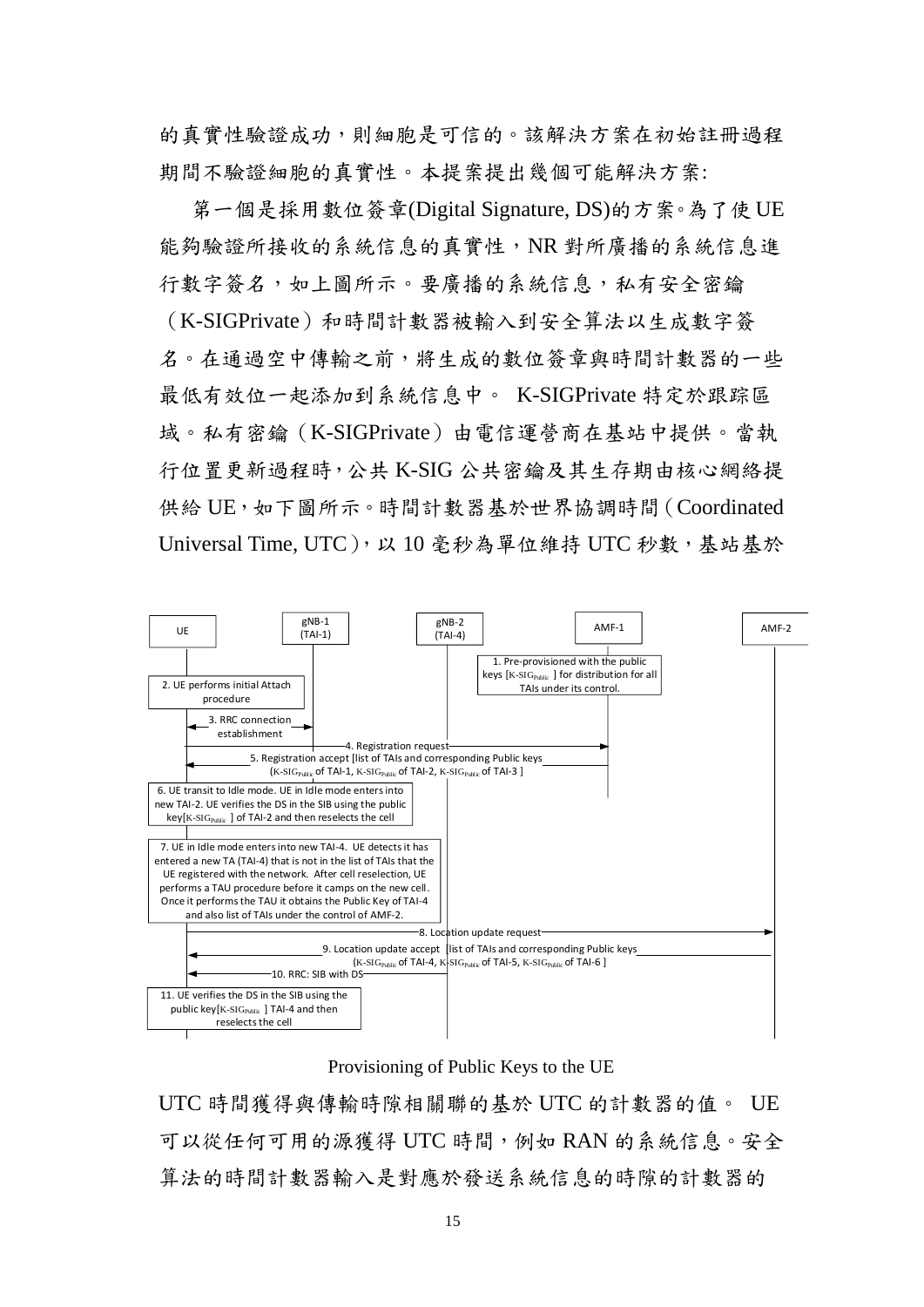值。時間計數器的使用確保無法重播收到的系統信息。由於不同的 UTC 源或實現錯誤,UE 和接入網中維持的時間計數器可能存在差 異。為了處理這些錯誤,時間計數器的最低有效位也與系統信息一 起傳輸。

在接收系統信息時,UE 生成數字簽名。接收到具有數字簽名的 系統信息,公共安全密鑰(K-SIGPublic)和接收系統信息的時隙的 時間計數器用於檢查 SI 的真實性。如果真實性驗證成功,則係統 信息是可信的,並且 UE 認為該細胞是可信的。

數字簽名的大小導致信令開銷的增加。為了減少開銷,可以一 起為多個系統信息生成數字簽名,而不是為每個系統信息生成數字 簽名。定期廣播系統信息,以減少開銷;保護可以在每個"N"時段 而不是每個時段應用一次。

第二個是採用基於身份加密的的方案。網絡為 UE 和 NR 提供一 組用於基於身份的加密的基於橢圓曲線無證書籤名憑證(Elliptic Curve- based Certificateless Signatures for Identity-based Encryption , ECCSI)。此外,UE 被提供有特定於每個小區的公共驗證令牌,並 且 NR 配置有與其小區標識相關聯的秘密簽名密鑰。為了驗證小區 的真實性,NR 充當"簽名者"並且 UE 充當"驗證者"。 NR 使 用與小區相關聯的秘密簽名密鑰來簽署系統信息,並且 UE 使用 CN 的公鑰和小區識別特定公共驗證令牌來驗證簽名。



Cell authenticity verification using other SI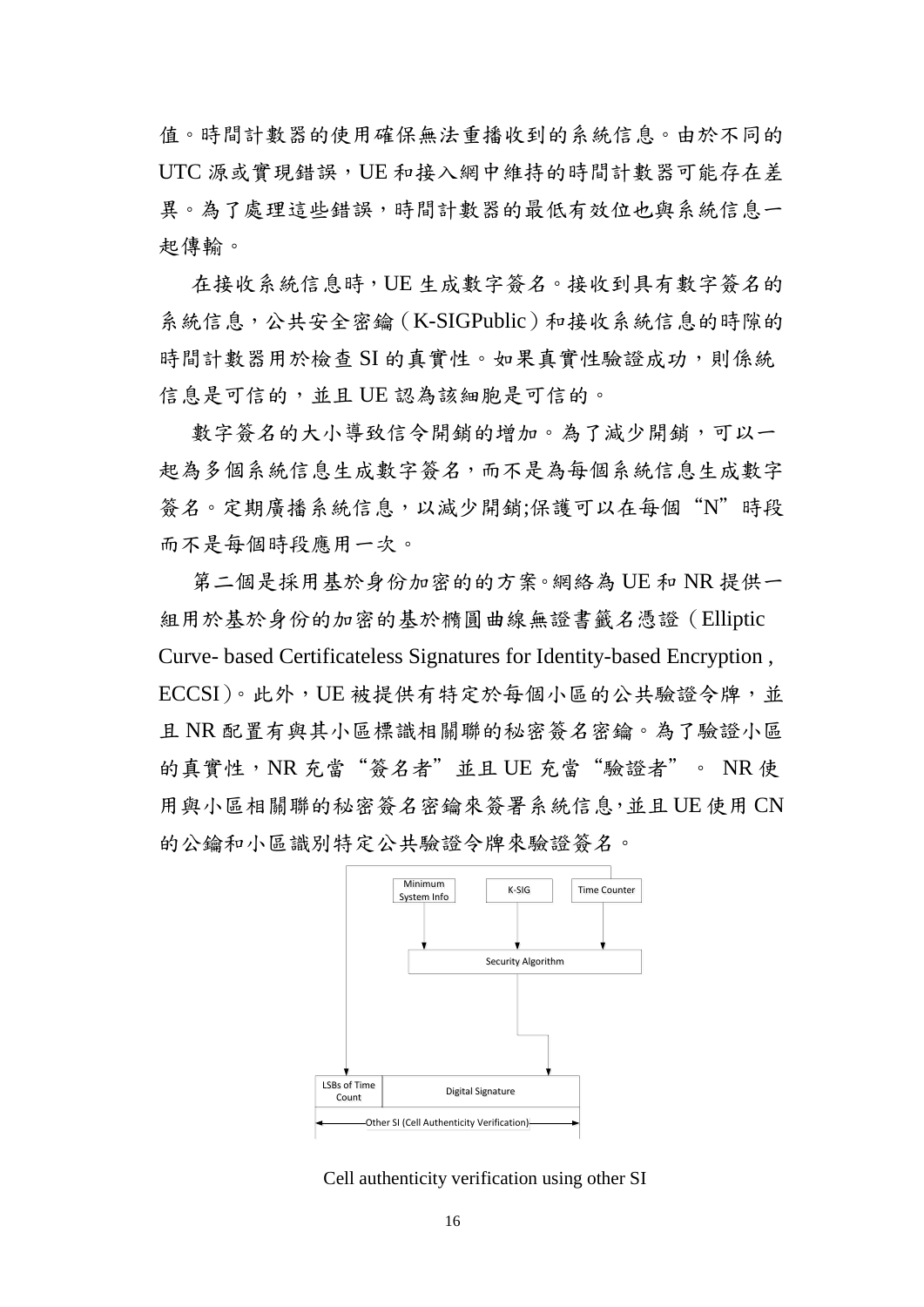5G 系統信息(System Information, SI)分為最小 SI 和其他 SI。其 他 SI 可以由基站廣播或以專用方式提供,由網絡觸發或者根據 UE 的請求觸發。真實性驗證信息可以被分類為其他 SI。 基站生成具 有最小 SI 廣播的數字簽名,私有安全密鑰 (K-SIGPrivate)和時間 計數器作為輸入(如上圖所示),並在其他 SI 中提供數字簽名(作 為單獨的 SI) 週期性地或根據 UE 的請求(如下圖所示)。由於 UE 需要驗證基站的真實性,因此僅執行最小 SI 的簽名以便減少 UE 和基站中的開銷。



Transmission of cell authenticity verification using other SI

#### **Security for Network Slicing**

S3-192726 EAP based slice-specific authentication, Huawei, HiSilicon

網路切片(Network Slicing)是 5G 的重要技術,因網路切片的實 現多依賴雲(Cloud)以及網路功能虛擬化(Network Function Virtualization, NFV)等軟體化技術,額外引進了資安的議題。

本提案建議一種擴展認證協議(Extensible Authentication Protocol, EAP)的網路切片間認證機制, 指定 UE 和認證授權與計 費(Authentication Authorization Accounting, AAA)服務器之間可選 的使用切片特定認證。整個認證流程如下圖: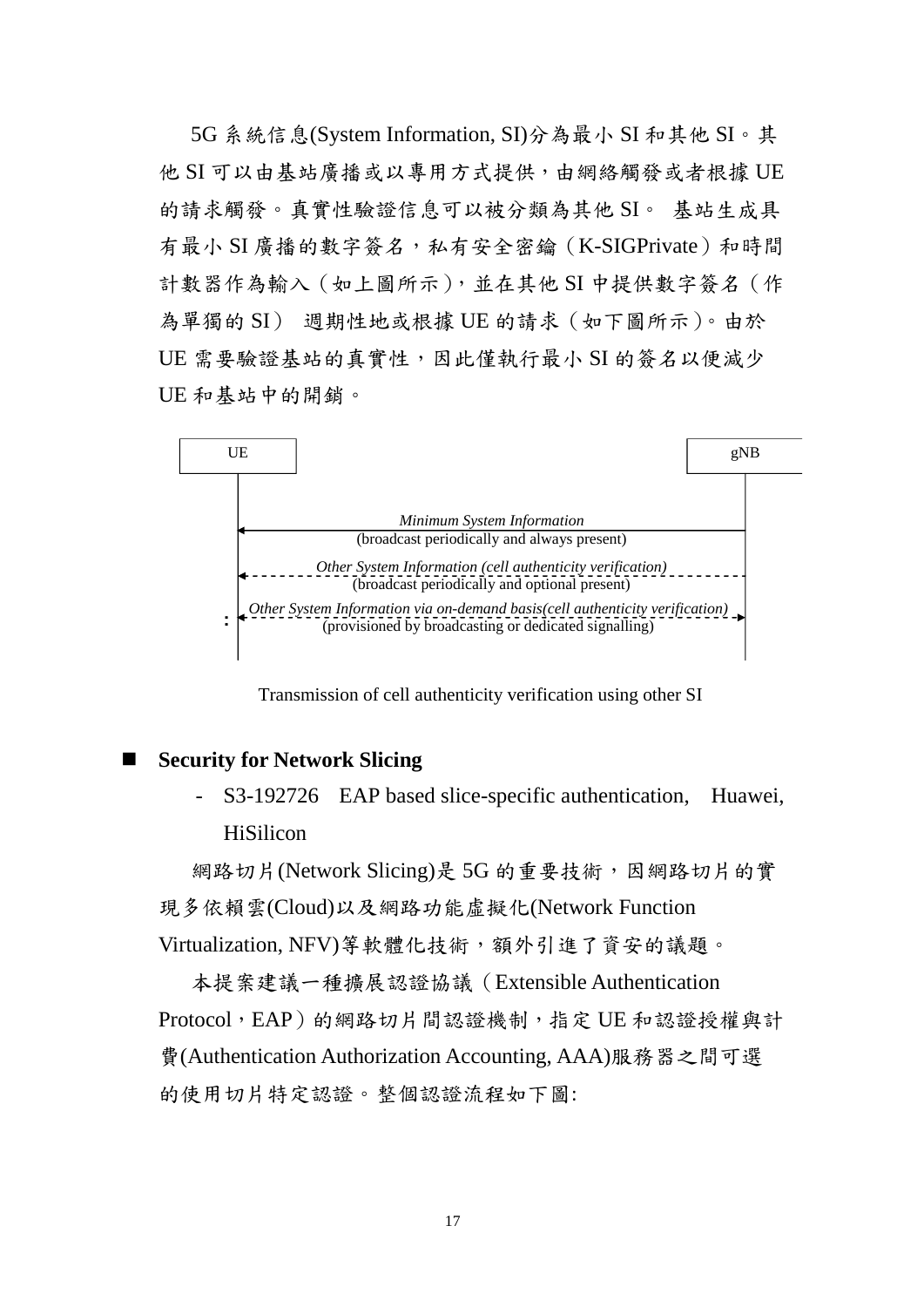

#### Slice-specific authentication procedure

UE 向一個或多個單網路切片輔助選擇資訊(Single Network Slice Selection Assistance Information, S-NSSAI)發送註冊請求以啟 動註冊過程,接入移動管理功能(Access and Mobility Management Function, AMF)應根據本地或統一數據管理(Unified Data Management, UDM)存儲的信息確定每個 S-NSSAI 是否需要特定 於片的認證。例如,如果基於訂閱信息不需要切片特定認證,則 UE 先前已成功執行切片特定認證並且結果仍然有效,或者針對 UE 的切片特定認證通過不同的訪問類型的方式。AMF 可以向 UE 發送 包括在非接入層(Non-Access Stratum, NAS)消息的 EAP 容器中的 EAP ID 請求。相應的 S-NSSAI 也包含在 NAS 消息中。 NAS 消息 受安全保護(加密且受完整性保護)。AAA-S 必須向 AMF 發送認 證結果。如果不成功,EAP 消息中的 EAP 失敗將發送到 AMF,也 可能會將原因發送到 AMF。如果成功,EAP 消息中的 EAP 成功發 送到 AMF, 則認證的有效期也可以發送到 AMF。 AMF 在本地存 儲結果或發送到 UDM 以供將來使用。AMF 應發送 UE 配置更新, 以根據特定於切片的認證結果更新所請求的 S-NSSAI 狀態。如果 S-NSSAI 的切片定認證失敗,則拒絕的 NSSAI 與原因一起更新。